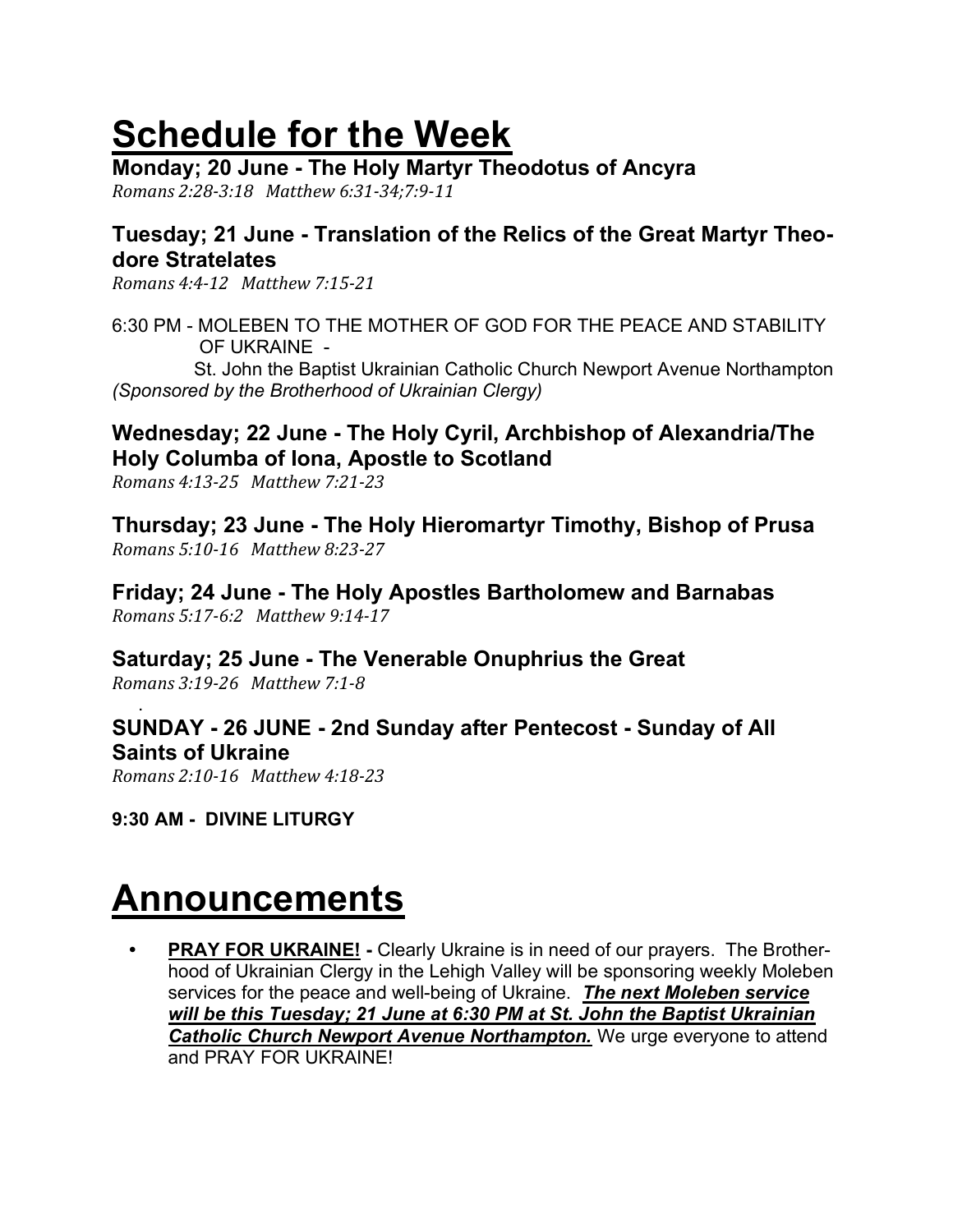- FATHER"S DAY LUNCHEON TODAY!!!!!- Our parish's newly re-established Sisterhood will host a Father's Day Luncheon today after Divine Liturgy. This group of hard working ladies have put pin much effort into making us men happy today. Let us make them happy and enjoy!
- THE APOSTLES FAST BEGINS This. Please note, that the Apostles Fast period, known in Ukrainian as "PETRIVKA," begins tomorrow. It is the least restrictive among the four fasting periods of the Church, but should be observed by our faithful as much as possible - MOST ESPECIALLY BY APPROACHING CONFESSION AND COMMUNION. There is an informational section in today's bulletin regarding this Fast; please read it.
- FR. RICHARD AWAY THIS WEEK Fr. Richard will be in Washington, DC working on his doctoral degree. In case of a pastoral emergency please call Fr. Oleh Kravchenko on his mobile phone 484-834-7261.
- BENEFIT CONCERT TO AID UKRAINE- The Ukrainian Clergy Brotherhood of the Lehigh Valley is happy to sponsor a Benefit Concert for Ukraine featuring the Lehigh Valley Pops Orchestra on Sunday 24 July 2022 at 3PM at St. John Thee Baptist Ukrainian Catholic Church Hall 1343 Newport Ave, Northampton. Admission is by free will donation. Come out and support Ukraine!
- 100th/101st ANNIVERSARY Our sister parish of Assumption of the Virgin Mary Ukrainian Orthodox Church in Northampton will celebrate their centennial on 24 September 2022. Hierarchal Divine Liturgy will be celebrated by His Eminence Metropolitan Antony and His Eminence Archbishop Daniel at 9:30 AM. Centennial Banquet will be at Northampton Banquet and Event Center (Northampton Community Center) at 2 PM. Tickets are \$50 per person. For tickets and information, please see John Koretski.
- SCHOLARSHIP APPLICATIONS AVAILABLE- The Scholarship Committee announces that applications are now available for members of our parish attending an institution of higher learning for the academic year beginning September 2022. To obtain an application, simply speak to a member of the Committee: Nik Fartuch or John Onulack.
- Medical and other supplies are still needed for Ukraine !!! We wish to thank EVERYONE who has contributed to this effort whether the donations have been items from the list or financial donations. They are all very much needed. Please check the parish website for an updated list. UNDER-WEAR AND SOCKS IN ALL SIZES - MEN, WOMEN AND CHILDREN - IS BADLY NEEDED!!!! In addition, we need volunteers to help collect and organize these donations. To volunteer, please see Susan Cooke or Tania Smirnova or Barbara Hutzalyuk
- Ukrainian American Sport Center Father's Day Heritage Fest -Sunday, June 19, at 1 PM County Line and Lower State Roads, Horsham, PA. Stage show will feature Voloshky School of Ukrainian Dance and the Soloveyky Vocal Ensemble, singer musician Ihor Sypen, as well as dance ensembles of other ethnic communities in the area; and. Picnic foods, desserts and cool refreshments will be available. 3:30 PM soccer game. Admission and parking are free. For more information call: 267–664–3857or visit www.tryzub.org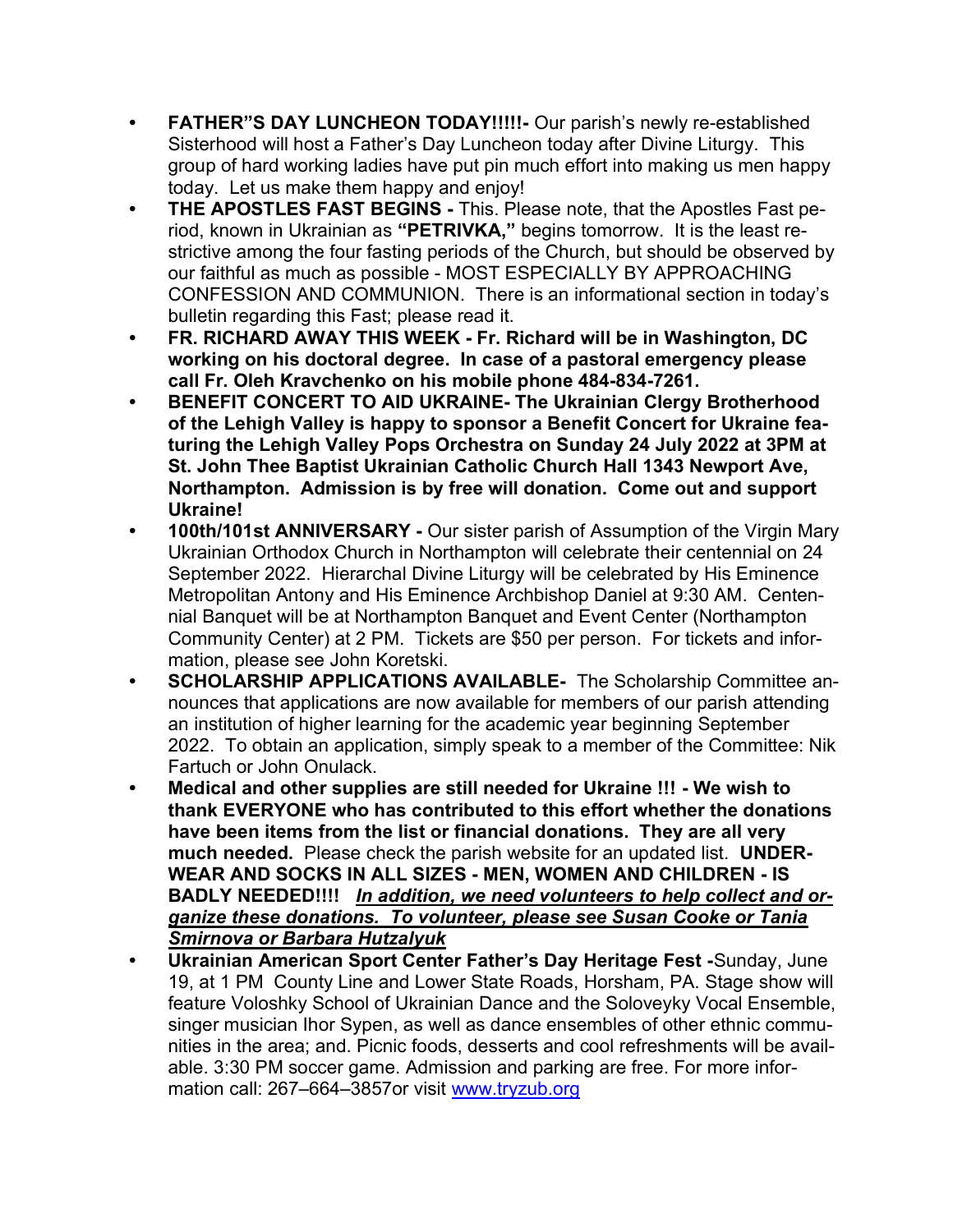- Saturday Evening Vespers Postponed Beginning immediately, Saturday evening Vespers will be postponed for the Summer months. This postponement affects ONLY Saturday Evening Vespers. Vespers for the Great Feasts will still be celebrated and will be announced in the bulletin. Saturday evening Vespers will resume in the Fall.
- Refugees from Ukraine: Recently, in his trip to Poland, President Biden made a statement that the United States is ready to accept 100,000 refugees from Ukraine. We now have received information on the process. Anyone who might be willing to provide temporary shelter for any Ukrainian individual or families that might need a home. If you are interested or know someone who is, please signup on the bulletin at the office
- Fall Ukrainian Language Classes These classes will be starting here at our parish soon. The classes will be open to all ages. If anyone is interested, please sign-up on the bulletin board at the office. Mr. Ihor Mirchuk will be the instructor. The list to sign up is on the office door.
- Administrator Assistance Needed: Volunteers are needed to help with the extra office work that we have encountered as a result of the war in Ukraine. We are looking for a number of people who could commit to one or two sessions a week, either a morning or afternoon session. Duties would include answering phone calls, taking donations, etc. Please see Vera Muzychka to sign up.
- Please pray for the sick and infirm of our Church:

# Today's Liturgical Propers

Tone 8 Troparion (Resurrection)

You descended from on high, O Merciful One! You accepted the three day burial to free us from our sufferings!// O Lord, our Life and Resurrection, glory to You!

Tone 4 Troparion (All Saints)

As with fine porphyry and royal purple,

Your Church has been adorned with Your martyrs' blood shed throughout all the world.

She cries to You, O Christ God:

"Send down Your bounties on Your people,//

grant peace to Your habitation and great mercy to our souls!"

# Tone 8 Kontakion *(All Saints)*

The universe offers You the God-bearing Martyrs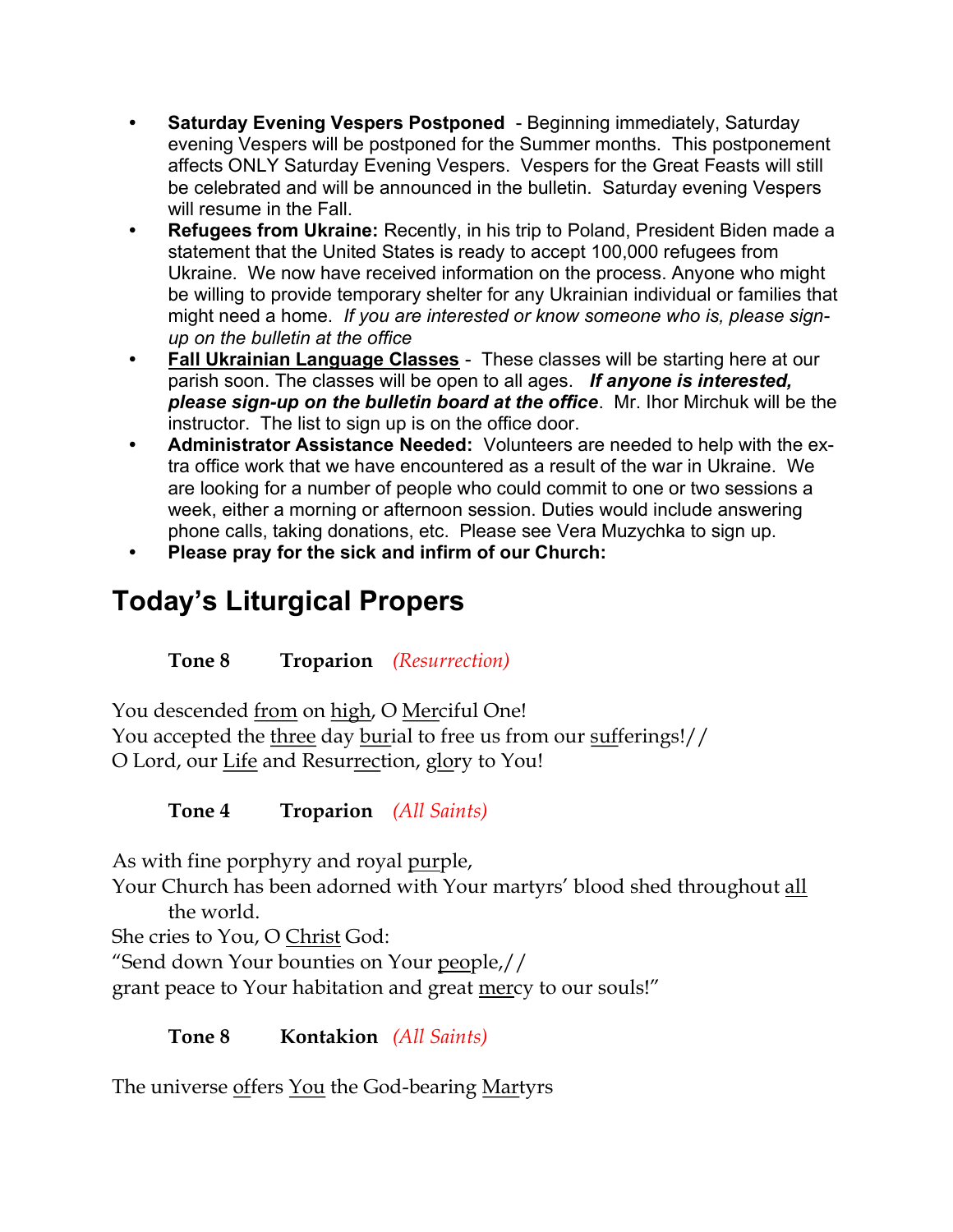as the first fruits of creation, O Lord and Creator. By their prayers keep Your Church, Your habitation, in abiding peace// through the Theotokos, O most Merciful One!

#### Tone 8 Prokeimenon (Resurrection)

Pray and make your vows / before the Lord, our God! (Ps. 75:10a)

V. In Judah God is known; His Name is great in Israel. (Ps. 75:1)

### Epistle Hebrews 11:33-12:2

## Tone 4 Alleluia, Alleluia, Alleluia!

V. The righteous cried and the Lord heard them, and delivered them out of all their troubles. (Ps. 33:17)

V. Many are the afflictions of the righteous; the Lord will deliver them out of them all. (Ps. 33:19)

> Gospel Matthew 10:32-33, 37-38; 19:27-30

### Communion Hymn

Praise the Lord from the heavens, praise Him in the highest! (Ps. 148:1) Rejoice in the Lord, O you righteous; praise befits the just! (Ps. 32:1) Alleluia, Alleluia, Alleluia!

# +++++

# Sunday of All Saints

Commemorated on the first Sunday after Pentecost - this year on June 19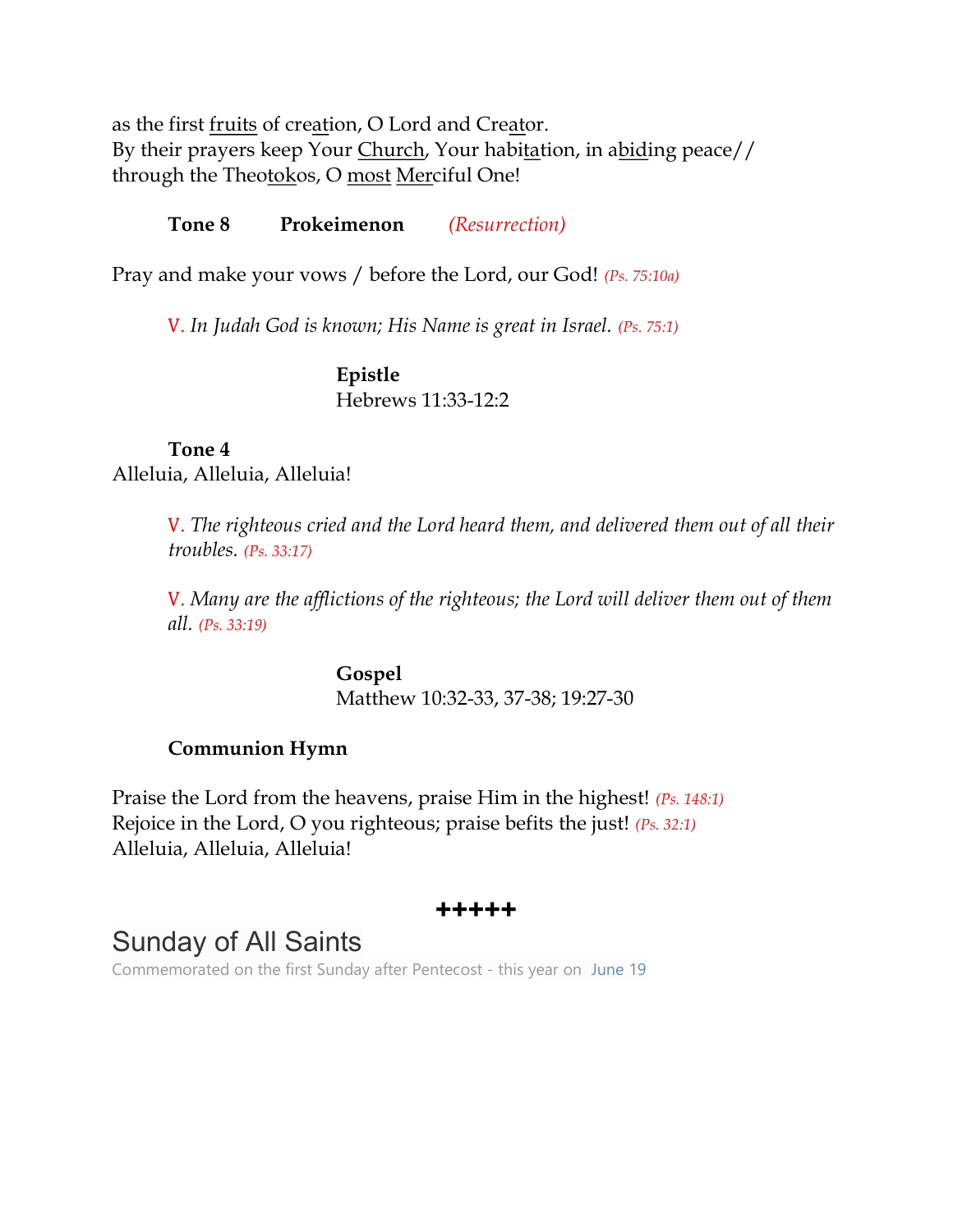

The Sunday following Pentecost is dedicated to All Saints, both those who are known to us, and those who are known only to God. There have been saints at all times, and they have come from every corner of the earth. They were Apostles, Martyrs, Prophets, Hierarchs, Monastics, and Righteous, yet all were perfected by the same Holy Spirit. The Descent of the Holy Spirit makes it possible for us to rise above our fallen state and to attain sainthood, thereby fulfilling God's directive to "be holy, for I am holy" (Lev. 11:44, 1 Peter 1:16, etc.). Therefore, it is fitting to commemorate All Saints on the first Sunday after Pentecost.

This feast may have originated at an early date, perhaps as a celebration of all martyrs, then it was broadened to include all men and women who had borne witness to Christ by their virtuous lives, even if they did not shed their blood for Him.

Saint Peter of Damascus, in his "Fourth Stage of Contemplation," mentions five categories of saints: Apostles, Martyrs, Prophets, Hierarchs, and Monastic Saints (Philokalia [in English] Vol. 3, p.131).Saint Νikόdēmos of the Holy Mountain (July 14) adds the Righteous to Saint Peter's five categories. The list of Saint Νikόdēmos is found in his book The Fourteen Epistles of Saint Paul (Venice, 1819, p. 384) in his discussion of I Corinthians 12:28.

The hymnology for the feast of All Saints also lists six categories: "Rejoice, assembly of the Apostles, Prophets of the Lord, loyal choirs of the Martyrs, divine Hierarchs, Monastic Fathers, and the Righteous...."

Some of the saints are described as Confessors, a category which does not appear in the above lists. Since they are similar in spirit to the martyrs, they are regarded as belonging to the category of Martyrs. They were not put to death as the Martyrs were, but they boldly confessed Christ and came close to being executed for their faith. In other words, they were tortured incredibly, but were not put to death. Saint Maximus the Confessor (January 21) is such a saint.

The order of these six types of saints seems to be based on their importance to the Church. The Apostles are listed first, because they were the first to spread the Gospel throughout the world.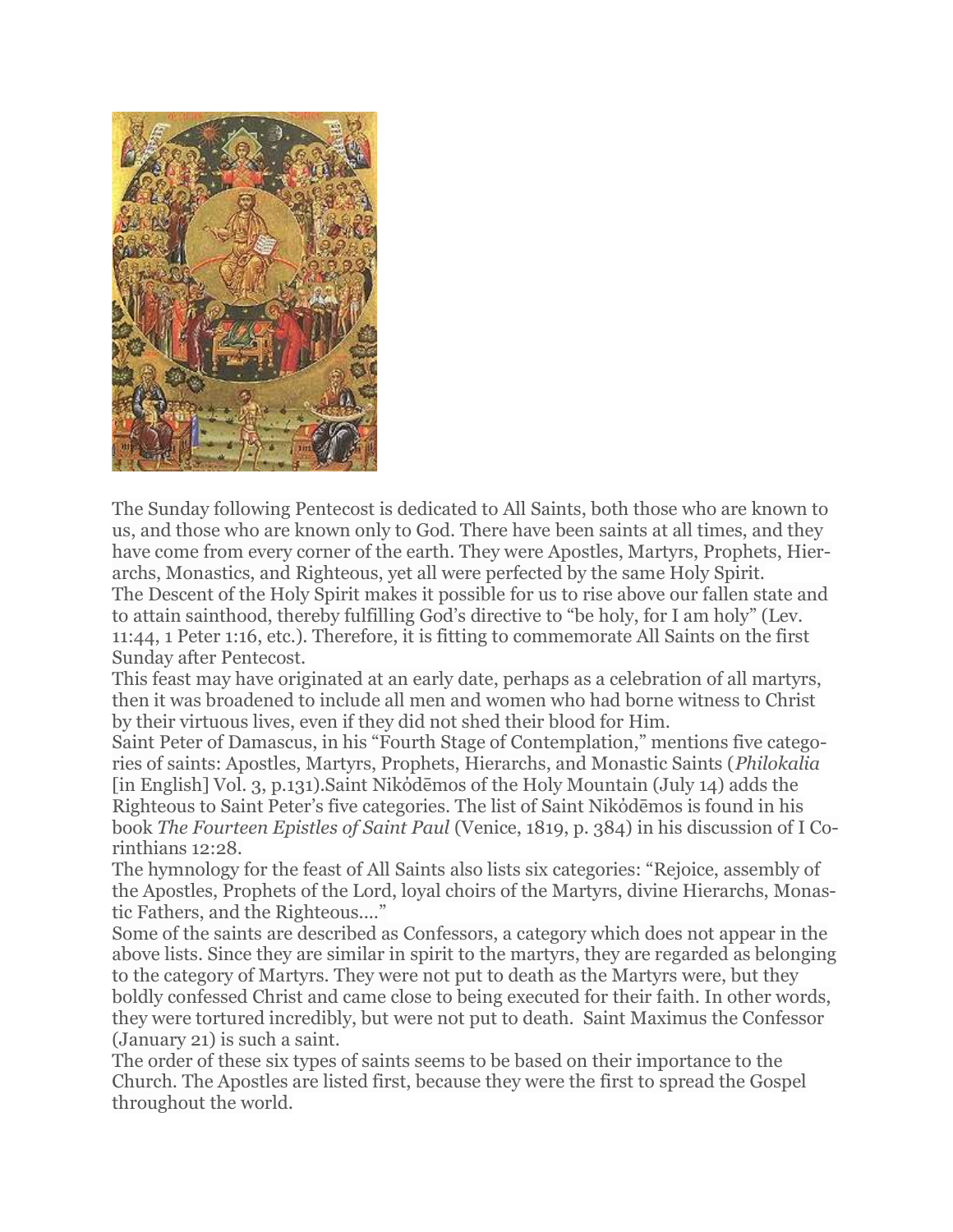The Martyrs come next because of their example of courage in professing their faith before the enemies and persecutors of the Church, which encouraged other Christians to remain faithful to Christ even unto death.

Although they come first chronologically, the Prophets are listed after the Apostles and Martyrs. This is because the Old Testament Prophets saw only the shadows of things to come, whereas the Apostles and Martyrs experienced them firsthand. The New Testament also takes precedence over the Old Testament.

The holy Hierarchs comprise the fourth category. They are the leaders of their flocks, teaching them by their word and their example.

The Monastic Saints are those who withdrew from this world to live in monasteries, or in seclusion. They did not do this out of hatred for the world, but in order to devote themselves to unceasing prayer, and to do battle against the power of the demons. Although some people erroneously believe that monks and nuns are useless and unproductive, Saint John Climacus had a high regard for them: "Angels are a light for monks, and the monastic life is a light for all men" (LADDER, Step 26:31).

The last category, the Righteous, are those who attained holiness of life while living "in the world." Examples include Abraham and his wife Sarah, Job, Saints Joachim and Anna, Saint Joseph the Betrothed, Saint Juliana of Lazarevo, and others.

The feast of All Saints achieved great prominence in the ninth century, in the reign of the Byzantine Emperor Leo VI the Wise (886-911). His wife, the Holy Empress Theophano (December 16) lived in the world, but was not attached to worldly things. She was a great benefactor to the poor, and was generous to the monasteries. She was a true mother to her subjects, caring for widows and orphans, and consoling the sorrowful. Even before the death of Saint Theophano in 893 or 894, her husband started to build a church, intending to dedicate it to Theophano, but she forbade him to do so. It was this emperor who decreed that the Sunday after Pentecost be dedicated to All Saints. Believing that his wife was one of the righteous, he knew that she would also be honored whenever the Feast of All Saints was celebrated.

#### ++++

# Fast of the Holy Apostles "Petrivka"

By Archpriest Ayman Kfouf (adapted for our bulletin)

#### Origins of the Fast of the Apostles

The Fast of the Holy Apostles is dated back to early years of the church. The first evidence of this fast is found in the writings of St. Athanasius the Great (†373). In his letter to Emperor Constance, he writes: "During the week following Pentecost, the people who observed the fast went out to the cemetery to pray." Some 20 years later, St. Ambrose (†397) writes: "On the days following his Ascension into heaven, however, we again fast" (Sermon 61).

The famous pilgrim Egeria mentioned the Apostles' Fast also in her fourth-century-writing which records that "on the day following the feast of Pentecost, a period of fasting began". In the same period, the fourth century, the Apostolic Constitutions prescribes: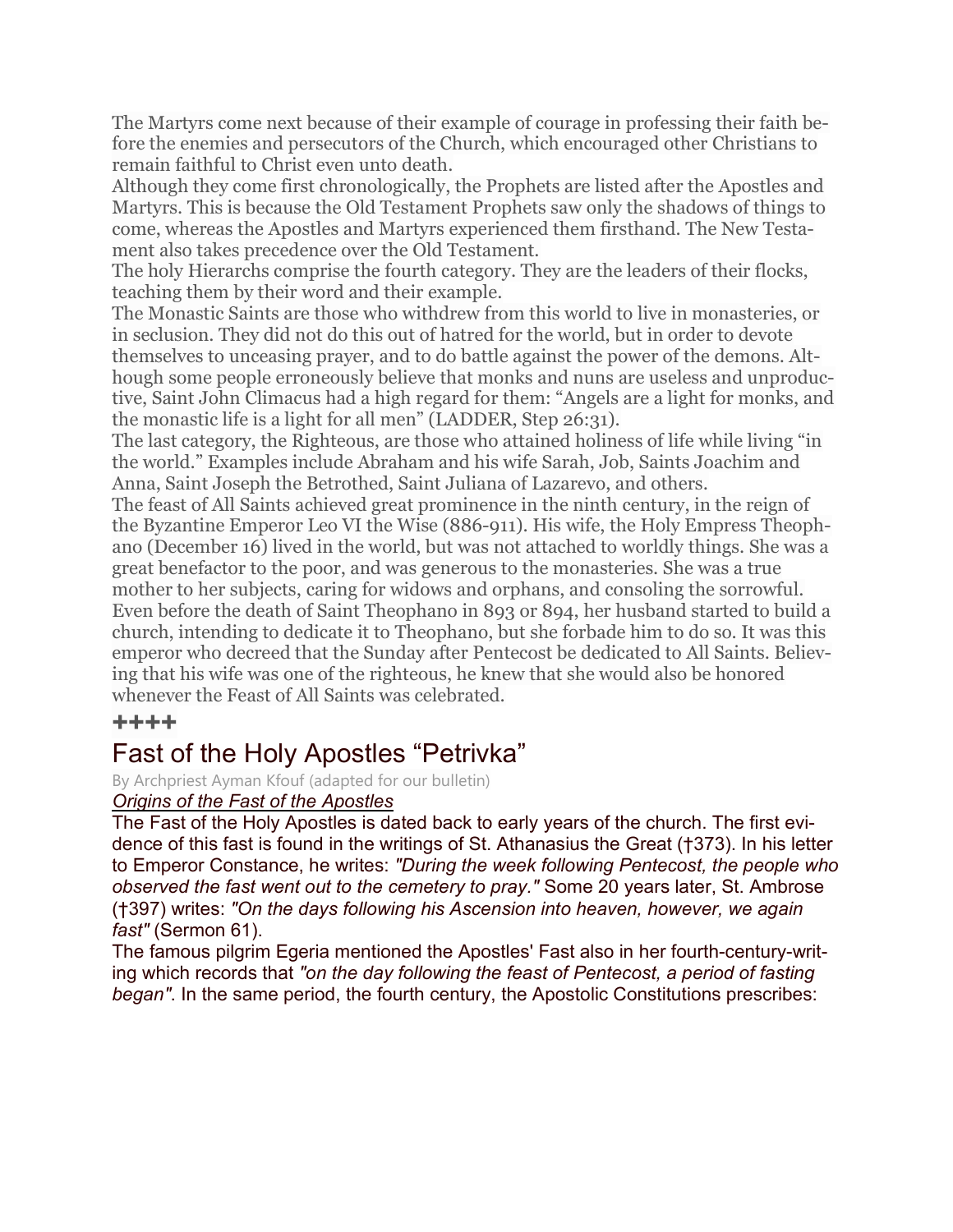"After the feast of Pentecost, celebrate one week, then observe a fast, for justice demands rejoicing after the reception of the gifts of

God and fasting after the body **has been refreshed.**"

Until the second half of the 3rd  $\begin{bmatrix} 1 & 0 \\ 0 & 0 \end{bmatrix}$  century, the Fast of the Helv Appellon was linked to Holy Apostles was linked to **PERTUAL ACCESS ASSESS PENDICAL Pentecost and lasted** only for one week (Apostolic Constitutions). Later on, after the martyrdom of the and R MA apostles Peter and Paul and following the development **of the commemoration of the commemoration** of their death around the year 258, the Apostles' Fast became linked to the feast of Saints Peter and Paul on June 29. Consequently, it became a fasting period



of preparation for the celebration of the feast of the great apostles. St. Symeon of Thessalonica (†1429) explains: "The Fast of the Apostles is justly established in their honor, for through them we have received numerous benefits and for us they are exemplars and teachers of the fast ... For one week after the descent of the Holy Spirit, in accordance with the Apostolic Constitution composed by Clement, we celebrate, and then during the following week, we fast in honor of the Apostles."

Subsequently, the duration of the Fast of the Holy Apostles changed from one week to a variable period depending on the date of the Feast of Pascha.

#### Duration of the Fast of the Apostles

The fast of the Holy Apostles starts on the second Monday after Pentecost. The duration of this fast varies, depending on the date of Pascha. The rule is that the Fast starts on the second Monday after Pentecost and ends on June 29 (July 12 on the old calendar), on the feast of Saints Peter and Paul. The Apostles' Fast could last as short as 8 days and as long as 30 days for those who follow the new calendar. For those on the old calendar the duration could be as short as 21 days or as long as 43 days.

#### **Fasting Rules of the Fast of the Holy Apostles**

The Fast of the Holy Apostles is not as strict as the Fasts of Pascha and the Nativity of Christ; rather it is more lenient in its duration and rules. The current rules of fasting, during the Apostles' Fast, were established first for the monks of the Monastery of the Kyiiv Caves by Metropolitan George of Kyiv (1069-1072). These rules are still practiced today amongst most Orthodox Christians with minor variations, depending on the jurisdiction. The rules are that the Metropolitan set for the Monastery of the Caves at that time were: 1- Red meat, poultry, and dairy products are not allowed during the entire fasting period in all weekdays.

2- Fish, wine, and oil are allowed on all days except on Wednesdays and Fridays. It its important to note that these rules applied to monastics at that time. **Most im**portantly, the Canons of the Church state that the Apostles' Fast is one of the periods when the faithful should approach the Holy Sacraments of Confession and Communion as a minimal requirement.

A good contemporary rule to observe within our parish in our non-monastic state is to follow the example of St. Sophia's Seminary for this period: abstain from